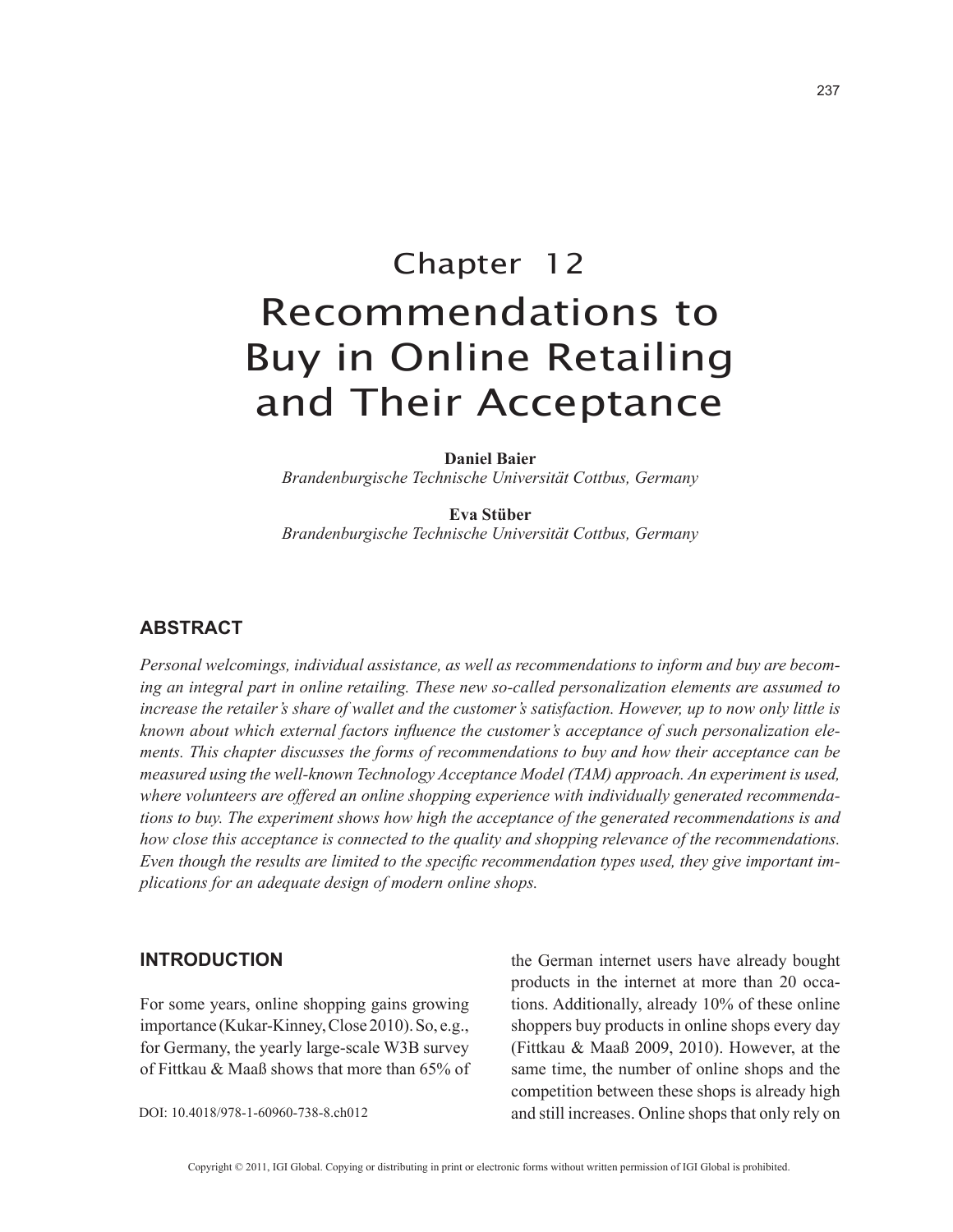an anonymous appearance and a static presentation of the products restrict their success in the customer communication. Instead, the development of an own brand identity seems to be necessary (Hausmann, Siepke 2009).

Here, the personalization of the customer communication using personal welcomings, offerings of individualized recommendations to buy as well as virtual shopping advisers seems to be a promising possibility to differentiate from the competitors (Barlow et al. 2004; Holzwarth et al. 2006). As the technology to implement such an interactivity is available, the key to system acceptance is an appropriate mode of information presentation (Hausmann, Siepke 2009).

However, up to now only few studies have analyzed, which external factors influence the customer's acceptance of such an assistance. So, as one of the few studies, Fittkau & Maaß (2010) found that 27.6% of the German internet users rate recommendations to buy theoretically useful. However, only 15.4% of them have a positive attitude towards them, 60.2% have a neutral, whereas 24.3% have a negative one. The main reasons: 53.7% expect data security problems, 51.4% feel observed in their privacy, 16.5% ignore them (Fittkau & Maaß 2010). This chapter closes the gap in acceptance analysis by an experiment, where a modified version of the Technology Acceptance Model (TAM), originally developed by Davis (1989) and Davis et al. (1989) and extended by Venkatesh and Davis (2000) is used for measuring the customer's acceptance of recommendations to buy. For online retailing, O'Cass and Fenech (2003) as well as Ha and Stoel (2009) have already used this model in a similar setting.

After a short background section on recommendations to buy, the measurement approach is shortly presented, followed by a discussion of the experiment and the results. The chapter closes with future research directions and a short conclusion. The chapter here is an extended, updated, and for this issue modified version of Baier, Stüber (2010).

# **BACKGROUND: RECOMMENDATIONS TO BUY IN ONLINE RETAILING**

# **Online Shopping**

Online shopping – from the sellers point of view – is usually defined as "an example of a direct electronic channel linking sellers and customers" that "allows customers to select and purchase product items over an interactive electronic medium, typically through interactive television or the internet" (Chau et al. 2000). Since the electronic channel linking reduces the possibilities for the seller to demonstrate the solidity and the capabilities of the products and the sales organization, trust (Gefen et al. 2003) and content (Chau et al. 2000) play an important role in the shoppers selection and buying process.

Here, with respect to content and trust, gender is assumed to have an influence. Women are assumed to be emotionally less gratified and have less satisfaction from online shopping than men (Comegys et al. 2006, Hansen, Møller-Jensen 2009). Men would also be more trusting than women and think that online shopping is more convenient (Comegys et al. 2006). Additionally, women perceive higher risks than men in online purchasing in both probabilities and consequences (Garbarino, Strahilevitz 2004).

However, as online shopping has increased both male and female portions, these differences seem to get less and less important (Hansen, Møller-Jensen 2009). Now, more and more websites and online shops are more frequently used by women than men. So, e.g., in online clothes shopping, women are far more active than men. Consequently, for all online shops, an adequate placement of trustworthy electronic recommendations can play an essential role in the competition between on- and offline shops.